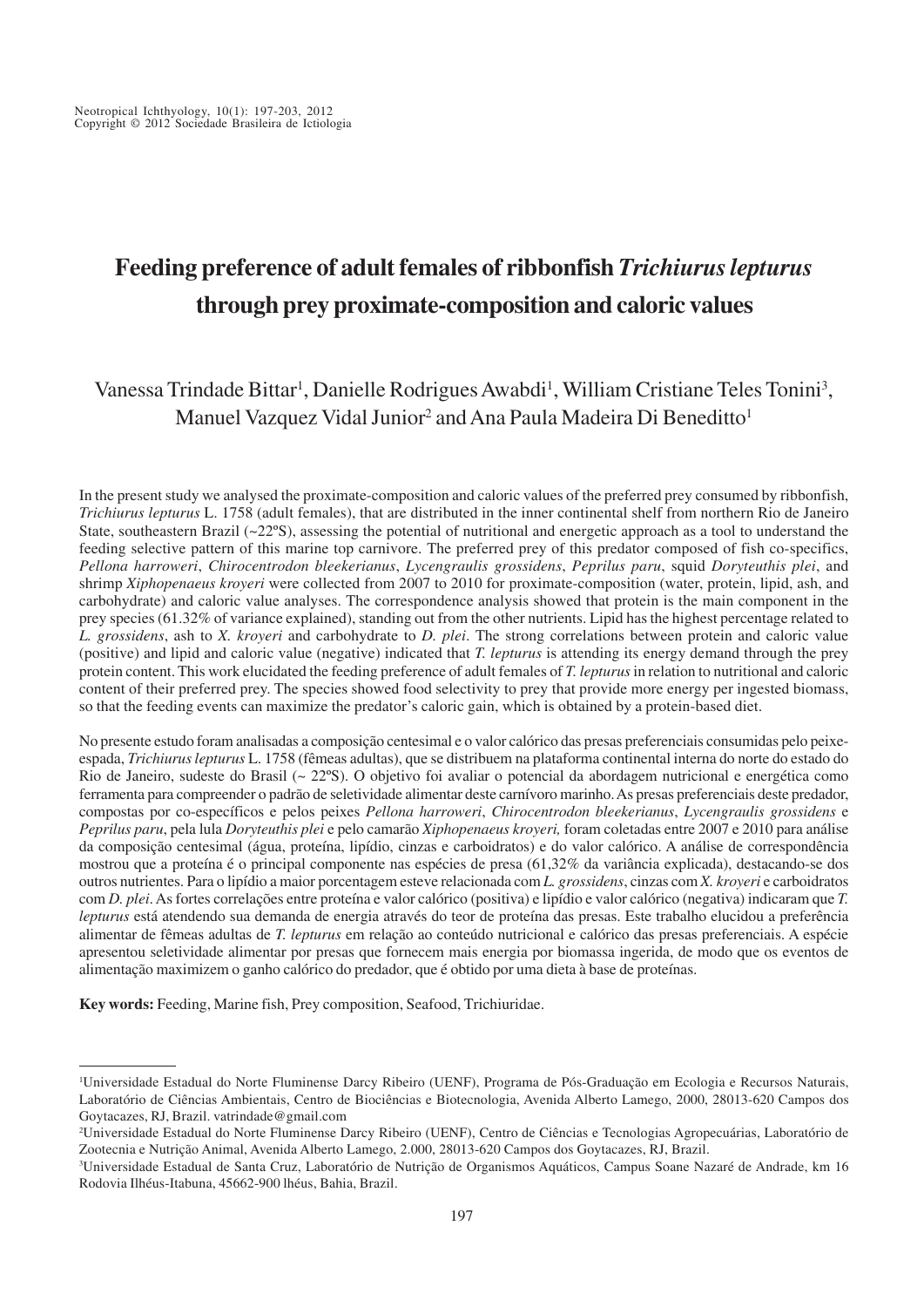## **Introduction**

The nutritional and energetic approaches complement traditional studies on feeding habits in animals, such as stomach content analysis (*e.g*. Murie & Lavigne, 1986; Di Beneditto *et al.*, 2001; Martins *et al*., 2005; Bittar & Di Beneditto, 2009), especially when ecological characteristics of target species are joined with biochemical components such as proteins and lipids (Eder & Lewis, 2005). Although the number of studies utilising this approach is still limited, in recent years there has been an increasing interest in this topic (*e.g.* Arnould *et al.*, 2005; Eder & Lewis, 2005; Doyle *et al.*, 2007; Gauquelin *et al.*, 2007; Tang *et al.*, 2007; Di Beneditto *et al.*, 2009; Spitz *et al*., 2010; Hossain *et al.*, 2011).

The energy density and proximate-composition are associated with interspecific characteristic environmental conditions (Clarke *et al.*, 1994; Payne *et al.*, 1999; Tierney *et al.*, 2002; Eder & Lewis, 2005; Yan *et al.*, 2011), and influence the dynamics of marine trophic webs. Current knowledge regarding the energy and nutritional composition of organisms allows assessment of energy transference rates among trophic levels (Eder & Lewis, 2005), understanding population dynamics and predators feeding behavior (Benoit-Bird, 2004) and bioenergetic modeling (Tierney *et al.*, 2002). This approach becomes more important in studies of marine organisms, where *in situ* observation is difficult or cannot be practiced due to environmental conditions (Benoit-Bird, 2004).

The ribbonfish, *Trichiurus lepturus* L. 1758, is a marine carnivorous fish found worldwide in tropical and subtropical regions, and is an important fishery resource (FAO, 2005). This species can switch between estuarine and marine ecosystems, including coastal and oceanic areas, according to its life cycle stage and food demand (Elliot *et al.*, 2007). During the ontogeny, the species change their feeding habits being zooplanktivore feeder at juvenile stage (5-30 cm length), and becoming a voracious carnivore when adult (more than 100 cm length), feeding mainly on pelagic and demersal fishes, including co-specifics, which characterized the cannibalism behavior (*e.g.* Nakamura & Parin, 1993; Martins *et al*., 2005; Chiou *et al.*, 2006; Bittar & Di Beneditto, 2009; Yan *et al.*, 2011). Although the feeding ecology of this species has been studied through many approaches (*e.g*. Wojciechowski, 1972; Martins *et al.*, 1997; Martins *et al.*, 2005; Chiou *et al.*, 2006; Bakhoum, 2007; Bittar *et al.*, 2008; Al-Nahdi *et al.*, 2009; Bittar & Di Beneditto, 2009; Yan *et al.*, 2010; Yan *et al.*, 2011), there is no available information on nutrition and energetics of its.

The present study analysed the proximate-composition and caloric value of the preferred prey consumed by adult female ribbonfish that are distributed along the inner continental shelf of northern Rio de Janeiro state, southeastern Brazil (~22ºS). The goal was assess the potential of nutritional and energetic approach as a tool to understand the selective feeding pattern of this marine top carnivore and testing the hypothesis that adult fish prefer prey with higher caloric value to attend their energy demand. As this fish shares the prey species with other carnivores in this region (Di Beneditto & Ramos, 2004; Bittar & Di Beneditto, 2009), the results may also be applied to better understand the prey consumption of sympatric predators in this region.

# **Material and Methods**

**Sampling.** The study area comprehends the north coast of the Rio de Janeiro State, southeastern Brazil (21º18'S 22º25'S) (Fig. 1). The coastline is influenced by the two major river runoffs of the Rio de Janeiro State (Itabapoana and Paraíba do Sul Rivers), and in the south of São Tomé Cape (22º00'S) there is influence of the Central Water of South Atlantic (CWSA) up-welling from January to March (Muehe & Valentini, 1998). In northern Rio de Janeiro State the seasons can be grouped into dry (April-September) and rainy (October-March), which are characterized by lowest and highest values of temperature and rainfall, respectively (Martins *et al*., 1998). In this region the gillnet fisheries, whose one of the main targets is the species *T. lepturus*, are practice in coastal waters from 1 to 30 nautical miles, up to 50 m depth (Fig. 1).

The feeding habit of *T. lepturus* in this region was described in detail by Bittar *et al.* (2008), investigating adult female specimens (100-163 cm length) captured in commercial gillnet fisheries from 2004 to 2006. In that study, the visual analyses of the ovaries during the fish dissection indicated specimens at various maturity stages. However, the ovaries were not weighted



**Fig. 1.** Map of Brazil with Rio de Janeiro State and its northern coast, where adult female specimens of *Trichiurus lepturus* and their prey species were collected (21º18'S-22º25'S; until 50 m depth).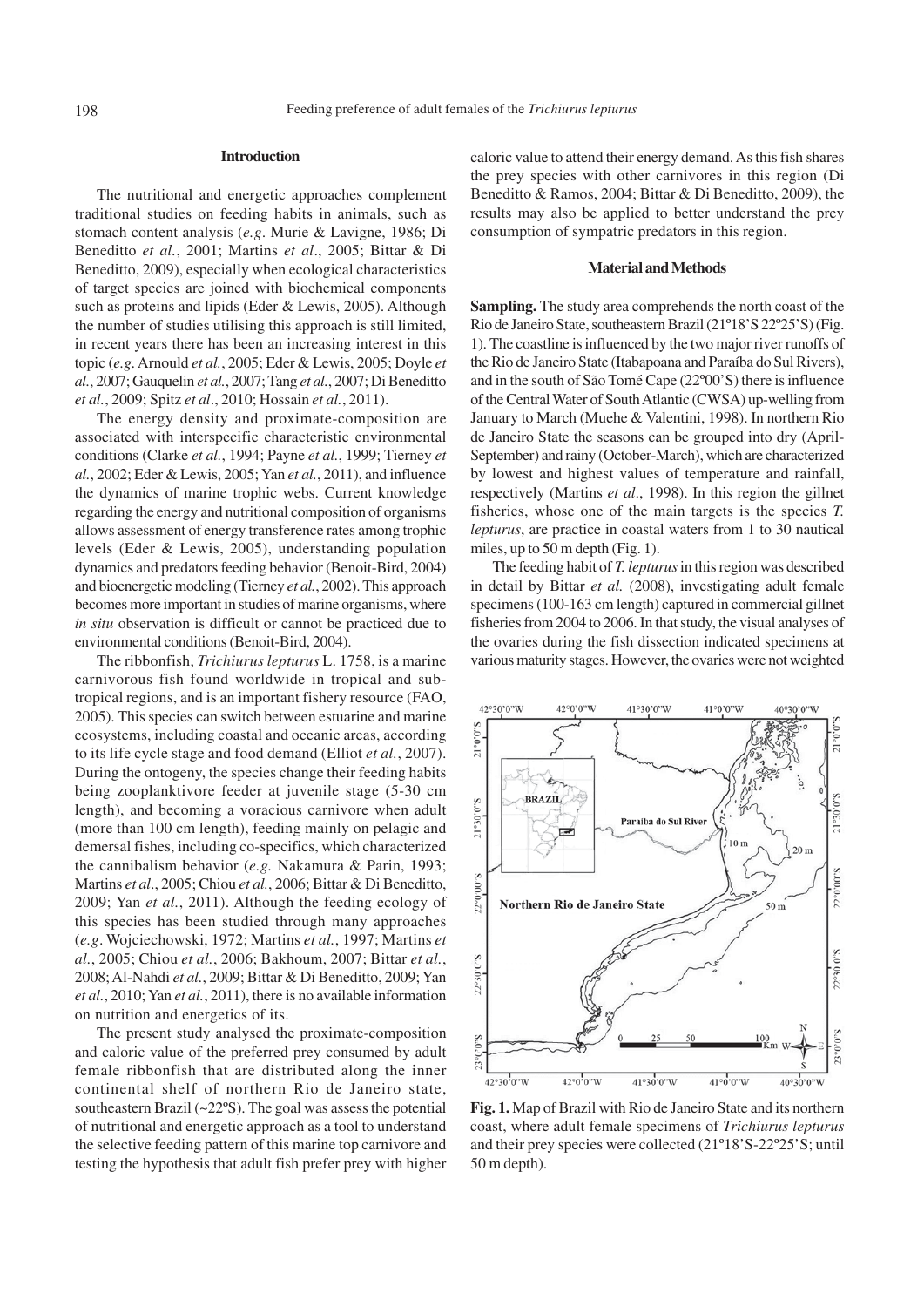**Table 1.** Sample size, index of relative importance (IRI), total length (cm) and weight (g) of the prey species of *Trichiurus lepturus* in northern Rio de Janeiro State, Brazil, to proximate-composition and caloric value analysis. N = number of specimens for the composite samples, <sup>a</sup> mantle length.

| Prey species                            | Number of samples | IRI | Total IRI $(\% )$ | Length<br>Min-Max (Mean $\pm$ SD)        | Weight<br>$Min-Max$ (Mean $\pm SD$ ) |
|-----------------------------------------|-------------------|-----|-------------------|------------------------------------------|--------------------------------------|
| <i>Trichiurus lepturus</i> $(N = 22)$   | 22                | 150 | 33                | $33.9 - 72.8$ (45.8±10.8)                | $20.1 - 181.7(58.2 \pm 44.0)$        |
| Pellona harroweri ( $N = 185$ )         | 28                | 76  | 17                | $9.2 - 13.8(11.1 \pm 1.2)$               | $7.6 - 26.8$ (14.0 $\pm$ 5.3)        |
| Doryteuthis plei $(N = 15)$             |                   | 57  | 13                | $3.5 - 5.8$ <sup>a</sup> $(4.2 \pm 1.2)$ | $3.5 - 18.6$ (11.0±7.6)              |
| Chirocentrodon bleekerianus $(N = 270)$ | 26                | 48  |                   | $9.4 - 11.1(10.5 \pm 0.4)$               | $5.2 - 8.5(6.8 \pm 0.9)$             |
| Xiphopenaeus kroyeri ( $N = 183$ )      | 12                | 48  |                   | $2.9 - 11.0(7.6 \pm 1.9)$                | $1.7 - 8.9(3.4 \pm 0.7)$             |
| Lycengraulis grossidens $(N = 283)$     | 24                | 27  |                   | $9.3 - 14.4(11.9 \pm 1.3)$               | $12.2 - 24.4(17.5 \pm 3.0)$          |
| <i>Peprilus paru</i> $(N = 74)$         | 13                | 15  |                   | $9.3 - 12.5(11.2 \pm 1.1)$               | $11.7 - 30.6(23.6 \pm 6.5)$          |

and nor evaluated in relation to maturity stage of oocytes, preventing an accurate analysis of the specimens' maturity. In this previous study, 10 to 17 ribbonfish stomach contents were monthly collected, totalling 350 specimens, and analysed to identify prey species and estimate their original size. The index of relative importance (IRI) of each prey was calculated by  $[(\%NF + \%B)x\%OF]$ , modified to Pinkas *et al.* (1971), where  $NF =$  numeric frequency,  $B =$  biomass, and  $OF =$  occurrence frequency, considering fish, squids, and shrimps as independent prey. The IRI was recalculated combining all prey species, and those representing around 94% of the total IRI were selected. (Table 1).

For the proximate-composition and caloric value analyses, the known prey species were collected along the study area from 2007 to 2010 by trawl nets, during commercial captures of shrimp and Sciaenidae fish species, taking into account the preferential sizes consumed and sampling during all seasons. Bittar *et al.* (2008) reported that the shrimp *Pleoticus muelleri* (Penaeoidea) was the most important crustacean eaten by *T. lepturus*. However, during the sampling this species was not collected in sufficient mass for analysis, and we decided to replace it with *Xiphopenaeus kroyeri* (Penaeoidea), which was also found in stomach contents of the predator.

Each individual was measured (total length in cm) and weighed (g) after sampling. Specimens with similar size were grouped to form composite samples (5 to 11 specimens of each species) to obtain sufficient mass for analysis, and only the co-specifics were considered individually (Table 1). Each sample (whole fresh specimens) was homogenized, frozen and lyophilised (Table 1). In the fish and squid species the scales and mandibles/gladius, respectively, were extracted prior the homogenization.

**Proximate-composition and caloric value analysis.** The water and ash contents were determined gravimetrically by desiccation at 105ºC and incineration in an oven at 600ºC, respectively (Horwitz, 1960; A.O.A.C., 1984). The crude protein was obtained by Kjeldahl method (Cunniff, 1998) and the protein content by calculation of the Kjeldahl nitrogen x 6.25. The lipids were extracted using Folch *et al.* (1957) method and its content was determined gravimetrically. The protein, lipid and ash content values were expressed as dry mass percentage. All samples were analysed in triplicate. The percentage of carbohydrates was estimate by the relation: C  $= 100 - (\%P + \%L + \%A)$ , where C is carbohydrate, P is protein, L is lipid and A is ash (A.O.A.C., 1984).

We did not have a bomb calorimeter to determine the caloric value (CV) of the prey species, which was indirectly determined through Rubner's coefficient considering  $5.65$  kcal g<sup>-1</sup> to protein, 4.10 kcal  $g^{-1}$  to carbohydrate and 9.45 kcal  $g^{-1}$  to lipid (Winberg, 1971): CV = (5.65\*P + 4.10\*C + 9.45\*L) / 100. The caloric value  $(CV)$  was express as kcal  $g^{-1}$  dry mass. The Rubner's coefficient has been successfully used to estimate the caloric value of fish and other marine organisms, as demonstrated by Eder & Lewis (2005) and Nurnadia *et al*. (2011).

**Data analysis.** Multivariate correspondence analysis was applied to evaluate the association among species and percentages of nutritional components - protein, lipid, ash, and carbohydrate (Ludwig & Reynolds, 1988; Hair *et al.* 1999; Eder & Lewis, 2005). After verifying the assumptions of normality and homoscedasticity, the analysis of variance was conducted by ANOVA, followed by a *post hoc* Unequal N Tukey's HSD test, in order to define differences in length, weight, protein, lipid, ash, carbohydrate, and caloric value among the seven prey species. The Pearson correlation was used to test correlations between protein, lipid, ash, carbohydrate and caloric value, taking all prey species into account. Statistical analyses were performed using Statistica 8.0 for Windows (StatSoft, Inc 2007, USA); a value (P) equal to or less than 0.05 indicated statistical significance.

#### **Results**

Protein, the main proximate-composition fraction, presented values ranging from 60 to 73% in prey species (dry mass). Despite their low percentages, lipids, and carbohydrates varied widely among prey species. The mean energy values ranged between 314 and 500 kcal.g-1 (dry mass) (Table 2). The highest percentages of protein and energy were related to *D. plei*, followed by *T. lepturus* and C. *bleekerianus* (Table 2). *Trichiurus lepturus* prey showed the highest IRI (Table 1).

The correspondence analysis showed that protein was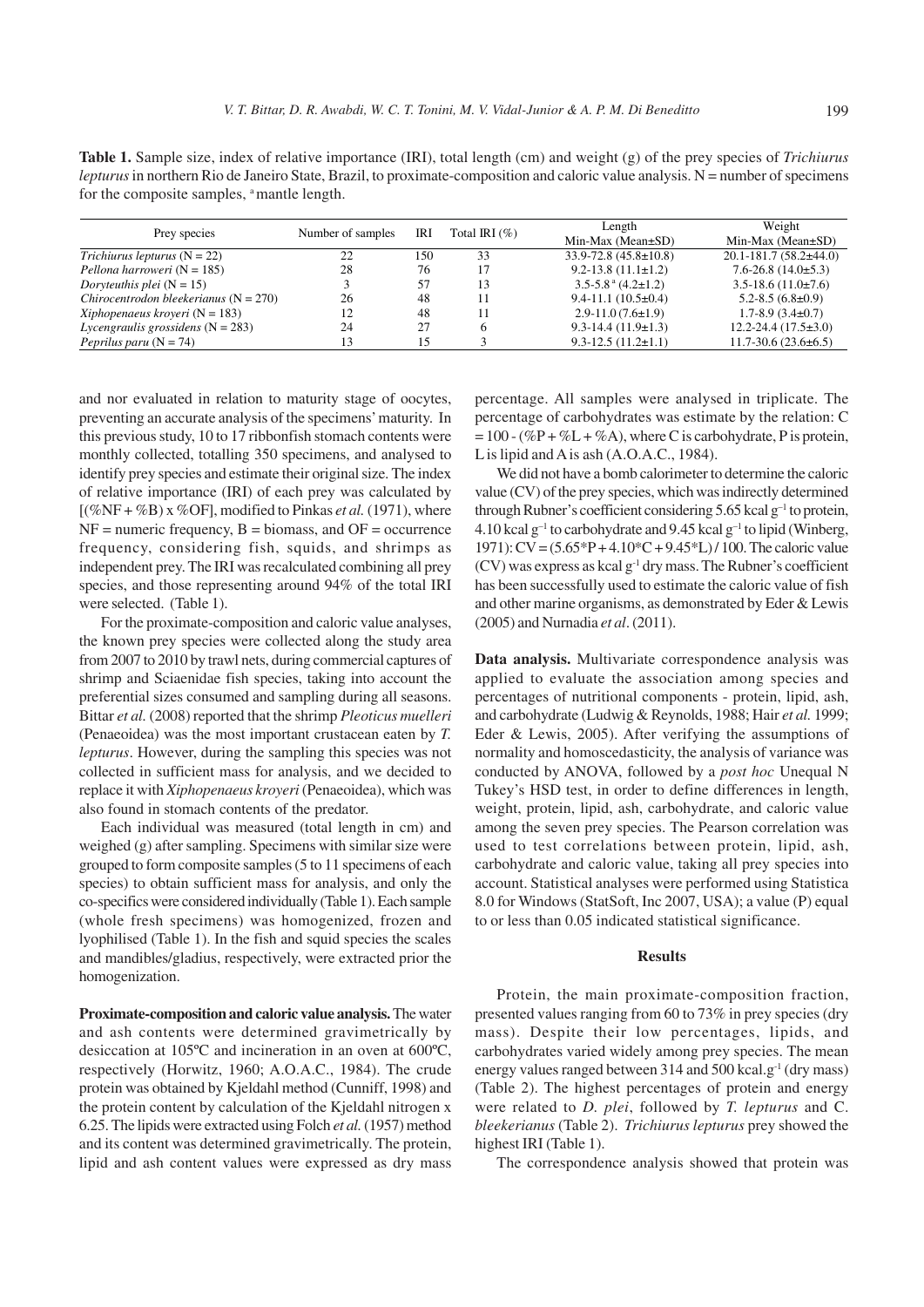| Prey species                 | Humidit y<br>Min-Max | Protein<br>Min-Max | Lipid<br>Min-Max  | Ash<br>Min-Max    | Carbohydrate<br>Min-Max | Caloric value<br>Min-Max |
|------------------------------|----------------------|--------------------|-------------------|-------------------|-------------------------|--------------------------|
|                              | $(Mean \pm SD)$      | $(Mean \pm SD)$    | $(Mean \pm SD)$   | $(M$ ean $\pm SD$ | $(Mean \pm SD)$         | $(Mean \pm SD)$          |
| Trich iurus lepturus         | 63.8-70.4            | 53.4-78.4          | $2.0 - 51.9$      | $6.2 - 15.1$      | $0.8 - 22.2$            | 317.3-462.2              |
|                              | $(67.7 \pm 29)$      | $(68.8 \pm 5.5)$   | $(12.6 \pm 12.4)$ | $(11.6 \pm 2.0)$  | $(14.4\pm9.4)$          | $(414.9 \pm 35.3)$       |
| Pellona harroweri            | 48.6-73.5            | 49.1-69.1          | $2.8 - 27.9$      | $4.1 - 18.7$      | 1.4-23.7                | 362.1-430.9              |
|                              | $(66.0 \pm 7.5)$     | $(59.9 \pm 4.3)$   | $(14.9 \pm 6.8)$  | $(14.1 \pm 2.9)$  | $(14.1\pm 6.6)$         | $(393.6 \pm 27.0)$       |
| Dorytheutis plei             | 77.8-79.2            | 70.4-74.1          | $3.6 - 10.9$      | $1.6 - 2.4$       | 20.4-24.4               | 498.3-502.4              |
|                              | $(78.4 \pm 0.7)$     | $(72.7 \pm 2.0)$   | $(3.3 \pm 0.2)$   | $(2.0 \pm 0.4)$   | $(22.0 \pm 2.2)$        | $(501.1 \pm 2.4)$        |
| Chirocentrodon bleeke rianus | 68.2-69.2            | 59.4-71.7          | $1,5-16,1$        | 11.7-21.2         | $0.8 - 19.6$            | 397.1-451.4              |
|                              | $(68.7 \pm 0.7)$     | $(66.1 \pm 2.6)$   | $(5.9\pm4.3)$     | $(15.3 \pm 2.1)$  | $(13.3\pm4.8)$          | $(428.6 \pm 16.9)$       |
| Xiphopenaeus kroyeri         | NC                   | 58.0-65.8          | $3.6 - 10.9$      | 15.0-19.0         | $7.2 - 19.3$            | 391.4-4362               |
|                              |                      | $(61.6 \pm 2.5)$   | $(7.3 \pm 2.4)$   | $(17.4 \pm 1.3)$  | $(13.7\pm3.7)$          | $(313.7 \pm 12.6)$       |
| Lycengraul is grossidens     | 61.8-84.8            | 31.5-56.6          | $10.3 - 46.1$     | $4.3 - 12.5$      | $0.7 - 30.1$            | 305.1-414.8              |
|                              | $(67.4 \pm 7.6)$     | $(50.8 \pm 6.1)$   | $(26.7 \pm 11.1)$ | $(7.9 \pm 2.3)$   | $(17.0 \pm 10.5)$       | $(353.3\pm 43.9)$        |
| Peprilus paru                | $8.6 - 11.6$         | 56.1-71.0          | $42 - 43.6$       | 8.8-14.0          | 9.8-24.0                | 379.7-422.5              |
|                              | $(66.0 \pm 2.0)$     | $(61.1 \pm 4.7)$   | $(19.5 \pm 14.1)$ | $(9.2\pm4.4)$     | (16.6±4.9)              | $(383.8\pm49.3)$         |

**Table 2.** Characterization of the prey species of *Trichiurus lepturus* in northern Rio de Janeiro State, Brazil, regarding proximatecomposition (% dry mass) and caloric value (kcal  $g^{-1}$  dry mass). NC = no calculated.

the main component in the prey species (61.32% of variance explained), standing out from the other nutrients. Lipid had the highest percentage related to *L. grossidens*, ash to *X. kroyeri* and carbohydrate to *D. plei* (Fig. 2).

The studied species were significantly different in proximate-composition, except in relation to carbohydrate (Table 3). The interspecific comparison through Tukey test indicated that *T. lepturus* differed from the other prey in relation to size (length and weight), being the largest prey species. Protein and caloric values of the squid *D. plei* were significantly higher when compared with other prey. The fish *L. grossidens* presented lower protein percentages, but higher lipids (Table 3).



**Fig. 2.** Multivariate correspondence analysis considering the proximate-composition and prey species of *Trichiurus lepturus* in northern Rio de Janeiro State, Brazil. Cb: *Chirocentrodon bleekerianus*; Dp: *Doryteuthis plei*; Lg: *Lycengraulis grossidens;* Ph: *Pellona harroweri*; Pp: *Peprilus paru*; Tl: *Trichiurus lepturus* and Xk: *Xiphopenaeus kroyeri*. CAR = carbohydrate.

Considering *T. lepturus* prey species, there were significant correlations between variables of the proximate-composition. The percentage of protein was directly proportional to the caloric value, while the percentage of lipids showed an inverse relationship with these two variables (Table 4).

# **Discussion**

The squid *D. plei*, the co-specifics and the fish *C. bleekerianus*, representing 57% of the total IRI in the *T. lepturus* diet, provided the highest average percentage of protein (and caloric content). A basic protein diet was expected in a carnivorous species (Schmidt-Nielsen, 1996), such adult specimens of *T. lepturus*. Differences in co-occurring prey species regarding proximate-composition and caloric content can be reflecting differences in body structure, life cycle stage, reproductive state, stomach repletion and also of the season (Perez, 1994; Kastelein *et al.*, 2002). In general, it was expected that the caloric intake from squids was low in comparison with fish (Cox *et al.*, 1996; Walker, 1996). However, some authors have detected no difference or specific trend in caloric ingestion when comparing fish, shrimps, and squids as prey species (Perez, 1994; Benoit-Bird, 2004). Di Beneditto *et al.* (2009) compared information about proximate-composition and caloric value of the prey species consumed by the coastal dolphins *Sotalia guianensis* and *Pontoporia blainvillei*, which are sympatric with *T. lepturus* in northern Rio de Janeiro State (Bittar & Di Beneditto, 2009), and verified that the squids *D. plei* and *D*. *sanpaulensis* provided higher energy content for both dolphins than the fish species. This corroborates our results and indicates that in the study region the coastal squids' components of food webs are more caloric than fish.

All prey species of this top carnivore are abundant year round in northern Rio de Janeiro State (Di Beneditto *et al.*, 2001; Awabdi *et al*., 2011; Froese & Pauly, 2011). Adult specimens of *T. lepturus*, both males and females, are considered opportunistic feeders, and the presence of co-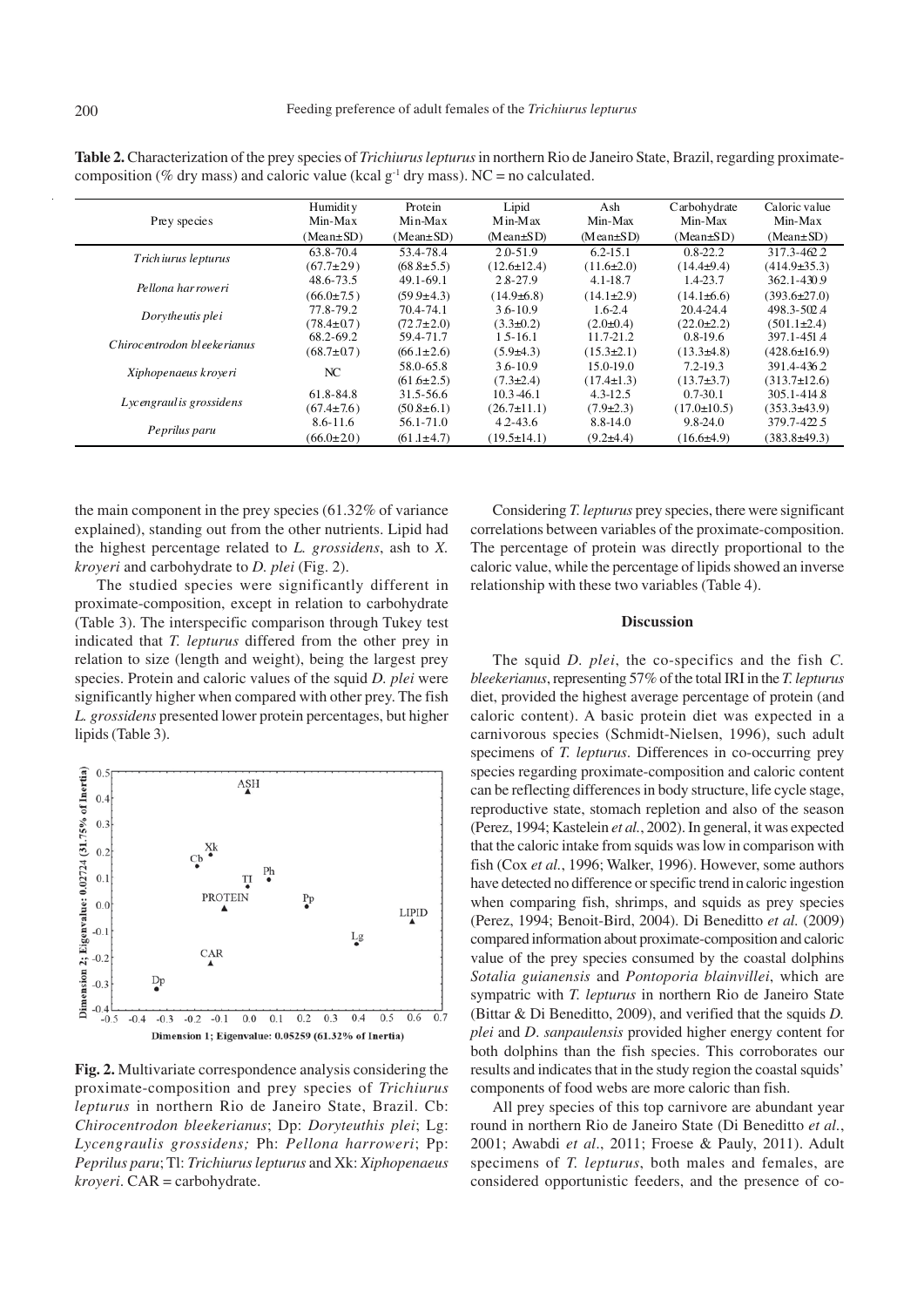**Table 3.** Analysis of variance considering preys' size (length and weight), proximate-composition (% dry mass) and caloric value (kcal g-1 dry mass) of the prey species of *Trichiurus lepturus* in northern Rio de Janeiro State, Brazil. Cb: *Chirocentrodon bleekerianus*; Dp: *Doryteuthis plei*; Lg: *Lycengraulis grossidens*; Ph: *Pellona harroweri*; Pp: *Peprilus paru*; Tl: *Trichiurus lepturus*, and Xk: *Xiphopenaeus kroyeri*. \* P < 0.05.

| <b>Variables</b> |          | Species relationships (Tukey test)                                                         |
|------------------|----------|--------------------------------------------------------------------------------------------|
| Length           | $23.63*$ | $Tl > Ph$ , Dp, Xk, Cb, Lg, Pp                                                             |
| Weight           | $19.36*$ | $Tl > Ph$ , Dp, Xk, Cb, Lg, Pp                                                             |
| Protein          | $33.7*$  | $Lg < Tl$ , Ph, Dp, Xk, Cb, Pp; Ph $< Tl$ , Cb; Dp $> Ph$ , Pp, Xk                         |
| Lipid            | $21.2*$  | $Lg > Tl$ , Ph, Dp, Xk, Cb, Pp; Ph $> Cb$                                                  |
| Ash              | 44.8*    | $Lg < Tl$ , Ph, Xk; Dp $< Tl$ , Xk, Ph, Pp, Lg; Cb $> Pp$ , Dp, Tl, Lg; Xk $> Tl$ , Ph, Pp |
| Carbohydrate     | 1.2      | $Tl$ ; Ph; Dp; Xk; Cb; Lg; Pp                                                              |
| Caloric value    | $19.5*$  | $Lg < Tl$ , Dp, Ph, Cb, Pp; Ph $<$ Cb, Tl; $Lg > Xk$ ; Dp $>$ Ph, Pp, Xk                   |

specifics in its diet characterizes the cannibalism widely reported in previous studies (*e.g*. Wojciechowski, 1972; Portsev, 1980; Zhang, 2004; Martins *et al.*, 2005; Bakhoum, 2007; Bittar *et al*, 2008; Yan *et al.*, 2011). The gregarious behavior of *T. lepturus*, its oral apparatus and voracious feeding behavior (Martins *et al.*, 2005; Froese & Pauly, 2011) seem to be favoring the cannibalism strategy in this species. Moreover, the high protein and energy content associated with co-specifics, preferred prey of adult specimens (highest IRI), may become the cannibalism energetically advantageous to this predator. The feeding plasticity of this fish, allowing the ingestion of large prey that sometimes reach sizes close to the predator (Bittar *et al.*, 2008), is related to its oral apparatus, composed of a large mouth with developed jaws and teeth, and its digestive tract with an extensible stomach and a long intestine (Figueiredo & Menezes, 2000).

Previous studies point out that reproductive activity is one of the highest nutritional demands of *T. lepturus* (Martins *et al.*, 2005; Chiou *et al.*, 2006). The breeding season in *T. lepturus* populations is variable (Martins & Haimovici, 2000; Al-Nahdi *et al.*, 2009; Yan *et al.*, 2011) and latitude-dependent (Yan *et al.*, 2011). The spawning can be seasonal (Cheng *et al.*, 2001; Chiou *et al*., 2006; Del Puente & Chaves, 2009) or occur throughout the year (Martins & Haimovici, 2000; Al-Nahdi *et al.*, 2009). In the Oman Sea (~ 15°N), Al-Nahdi *et al.* (2009) reported physiological changes in *T. lepturus* due to energy demands of spawning. The authors suggested that the available energy as fat and muscle tissue is redirected to maturation of the gonads. In the present study, the adult females' specimens included fish in various maturity stages, but unfortunately it was not possible to access precise data

**Table 4.** Correlation matrix for proximate-composition (% dry mass) and caloric value (kcal  $g^{-1}$  dry mass) of all prey species of *Trichiurus lepturus* in northern Rio de Janeiro State, Brazil.  $* P < 0.05$ .

|               | Protein  | Lipid    | Ash      | Carbohydrate |
|---------------|----------|----------|----------|--------------|
| Lipid         | $-0.67*$ |          |          |              |
| Ash           | $0.25*$  | $-0.38*$ |          |              |
| Carbohydrate  | $-0.29*$ | $-0.38*$ | $-0.34*$ |              |
| Caloric value | $0.78*$  | $-0.89*$ | 0.01     | $0.37*$      |

about the ovaries development (see Material and Methods). However, as these specimens were collected during all months (seasons), we could infer about the continuous spawning of this fish species in northern Rio de Janeiro State. The same reproductive pattern was recorded for this species on the southern coast of Brazil (~ 32ºS) (Martins & Haimovici, 2000).

The strong correlations between protein and caloric value (positive) and lipid and caloric value (negative) indicated that the predator is attending its energy demand mainly through the prey protein content. In general, fish use protein for growth, but if lipid levels are not sufficient for energy demands, proteins can also be used for this purpose (Wilson, 2002; Hossain *et al.*, 2011). Among the prey species, *L. grossidens* presented the highest and the lowest lipid and protein contents, respectively. The negative correlation between lipid and caloric value indicated that this was not the preferred source of energy used by the predator in the study region. However, as lipid metabolism is faster in relation to protein (Hossain *et al.*, 2011), ingestion of *L. grossidens* specimens could be advantageous to the predator when there is need for rapid increase of energy and/or in cases where the energy supply obtained from proteins is not sufficient to its demand.

Probably, the characteristics of *T. lepturus* adult specimens in relation to voracious feeding behavior, large reproductive period and wide movement along the continental shelf for breeding and feeding activities (Nakamura & Parin, 1993; Martins & Haimovici, 1997; Figueiredo & Menezes, 2000; Kwok & Ni, 2000; Cheng *et al*., 2001; Bittar *et al.*, 2008) make necessary the ingestion of high-caloric prey species. The species ontogeny influences its feeding pattern, increasing the feed intensity and the variety of prey consumed by the adult specimens (Martins & Haimovici, 2000; Martins *et al.*, 2005; Chiou *et al*., 2006; Yan *et al.*, 2011). Despite the species' high energy needs (Martins *et al*., 2005; Chiou *et al.*, 2006), the proximate-composition and caloric values of the preferred prey has not yet been described in the literature. In this sense, the data of the present study elucidate the feeding preference of adult females of *T. lepturus* in relation to nutritional and caloric content of their preferred prey. The species showed food selectivity to prey that provide more energy per biomass, corroborating the hypothesis that adult fish prefer prey with higher caloric value. The feeding events can maximize the predator's caloric gain, which is obtained through a protein-based diet.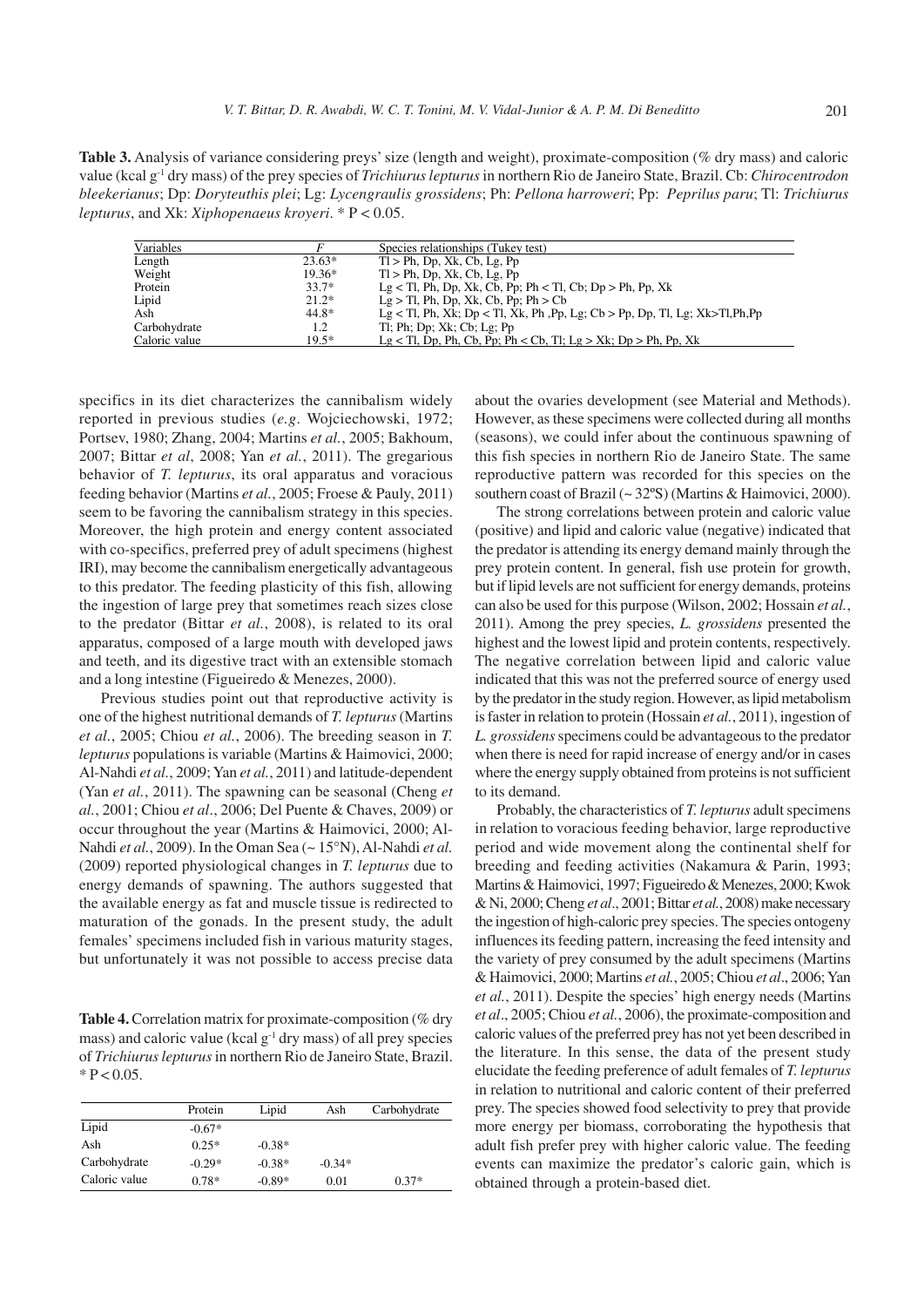#### **Acknowledgements**

We thank the fishermen from Atafona harbour and technician Silvana R. Gomes, who provided us with the *Trichiurus lepturus*' prey specimens. We would like to thank Julio C. Voltolini for his comment above statistical analysis. To Instituto Brasileiro do Meio Ambiente e dos Recursos Naturais Renováveis - IBAMA for the permanent license to collect zoological samples (License n° 16401-1). VTB received a graduate fellowship from Coordenação de Aperfeiçoamento de Pessoal de Ensino Superior - CAPES and DRA received an undergraduate fellowship from Conselho Nacional de Desenvolvimento Científico e Tecnológico - CNPq. APMB was supported by CNPq (Proc. nº 300241/09-7 and nº470002/10-7) and Fundação de Amparo à Pesquisa do Estado do Rio de Janeiro - FAPERJ (Proc. nº E-26/103.038/08 and E-26/110.786/10).

#### **Literature Cited**

- A. O. A. C. Association of Official Agricultural Chemists. 1984. Official Methods of Analysis. 14th Ed. Washington D.C., 1141p.
- Al-Nahdi, A., A. Al-Marzouqi, E. Al-Rasadi & J. C. Groeneveld. 2009. The size composition, reproductive biology, age and growth of largehead cutlassfish *Trichiurus lepturus* Linnaeus from the Arabian Sea coast of Oman. Indian Journal of Fisheries, 56:73-79.
- Arnould, J. P. Y., M. M. Nelson, P. D. Nichols & W. H. Oosthuizen. 2005. Variation in the fatty acid composition of blubber in Cape fur seals (*Artocephalus pusillus pusillus*) and the implications for dietary interpretation. Journal of Comparative Physiology B: Biochemical, Systemic, and Environmental Physiology, 175: 285-295.
- Bakhoum, S. A. 2007. Diet overlap of immigrant narrow-barred Spanish mackerel *Scomberomorus commerson* (Lac., 1802) and the largehead hairtail ribbonfish *Trichiurus lepturus* (L., 1758) in the Egyptian Mediterranean coast. Animal Biodiversity and Conservation, 30: 147-160.
- Benoit-Bird, K. J. 2004. Prey caloric value and predator energy needs: foraging predictions for wild spinner dolphins. Marine Biology, 145: 435-444.
- Bittar, V. T., B. F. L. Castello & A. P. M. Di Beneditto. 2008. Hábito alimentar do peixe-espada adulto, *Trichiurus lepturus*, na costa norte do Rio de Janeiro, sudeste do Brasil. Biotemas, 21: 83-90.
- Bittar, V. T. & A. P. M. Di Beneditto. 2009. Diet and potential feeding overlap between *Trichiurus lepturus* (Osteichthyes: Perciformes) and *Pontoporia blainvillei* (Mammalia: Cetacea) in northern Rio de Janeiro, Brazil. Zoologia, 26: 374-378.
- Cheng, C. H., T. Kawasaki, K. P. Chiang & C. H. Ho. 2001. Estimated distribution and movement of hair tail *Trichiurus lepturus* in the Aru Sea, based on the logbook records of trawlers. Fisheries Science, 67: 3-13.
- Chiou, W. D., C. Y. Chen, C. M. Wang, & C. T. Chen. 2006. Food and feeding habits of ribbonfish *Trichiurus lepturus* in coastal waters of south-western Taiwan. Fisheries Science, 72: 373- 381.
- Clarke, A., P. G. Rodhouse & D. J. Gore. 1994. Biochemical composition in relation to the energetics of growth and sexual maturation in the ommastrephid squid *Illex argentinus*.

Philosophical Transactions of the Royal Society of London. Series B, Containing Papers of a Biological Character, 344: 201- 212.

- Cox, M.; E. Gaglione, P. Prowten & M. Noonan. 1996. Food preferences communicated via symbol discrimination by a California sea lion (*Zalophus californianus*). Aquatic Mammals, 22: 3-10.
- Cunniff, P. A. 1998. Official methods of analysis of AOAC International. Arlington: Association of Official Analytical Chemists. CD-ROM.
- Del Puente, S. V. & P. T. Chaves. 2009. Atividade reprodutiva do peixe-espada, *Trichiurus lepturus* (Teleostei, Trichiuridae), vulnerável à pesca de pequena escala no extremo-norte do litoral de Santa Catarina, Brasil. Biotemas, 22: 77-84.
- Di Beneditto, A. P. M. & R. M. A. Ramos. 2004. Biology of the marine tucuxi dolphin (*Sotalia fluviatilis*) in southeastern Brazil. Journal of the Marine Biological Association of the United Kingdom, 84: 1245-1250.
- Di Beneditto, A. P. M., R. M. A. Ramos & N. R. W. Lima. 2001. Sightings of *Pontoporia blainvillei* (Gervais & D' Orbigny, 1844) and *Sotalia fluviatilis* (Gervais, 1853) (Cetacea) in Southeastern Brazil. Brazilian Archives of Biology and Technology, 44: 291- 296.
- Di Beneditto, A. P. M., M. V. B. Santos & M. V. Vidal Jr. 2009. Comparison between the diet of two dolphins from southeastern Brazil: proximate-composition and caloric value of prey species. Journal of the Marine Biological Association of the United Kingdom, 89: 903-905.
- Doyle, T. K., J. D. R. Houghton, R. McDevitt, J. Davenport & G. C. Hays. 2007. The energy density of jellyfish: estimatives from bom calorimetric and proximate-composition. Journal of Experimental Marine Biology and Ecology, 343: 239-252.
- Eder, E. B. & M. N. Lewis. 2005. Proximate composition and energetic value of demersal and pelagic prey species from the SW Atlantic Ocean. Marine Ecology Progress Series, 291: 43- 52.
- Elliot, M., A. K. Whitfield, I. C. Potter, S. J. M. Blaber, D. P. Cyrus, F. G. Nordlie & T. D. Harrison. 2007. The guild approach to categorizing estuarine fish assemblages: a global review. Fish and Fisheries, 8: 241-268.
- FAO (Food and Agricultural Organization). 2005. Available from: http://www.fao.org/figis/servlet/ FiRefServlet?ds=species&fid=2468. (May 10, 2005 and June 13, 2009).
- Figueiredo, J. L. & N. A. Menezes. 2000. Manual de peixes marinhos do sudeste do Brasil. VI. Teleostei (5). 1ª ed. Museu de Zoologia, Universidade de São Paulo, São Paulo, Brasil, 116p.
- Folch, J., M. Lees & S. Stanley. 1957. A simple method for the isolation and purification of total lipids from animal tissues. Journal of Biological Chemistry, 226: 497-509.
- Froese, R. & D. Pauly. Fish Base. Word Wide Web electronic publication. 2010. Available from: www.fishbase.org. version (11/2010), (April/ 2010).
- Gauquelin, F., G. Cuzon, G. Gaxiolam, C. Rosas, L. Arena, D. P. Bureau & J. C. Cochard. 2007. Effect of dietary protein level on growth and energy utilization by *Litopenaeus stylirostris* under laboratory conditions. Aquaculture, 271: 439-448.
- Hair, J. F., R. E. Anderson, R. L. Tatham & W. C. Black. 1999. Análisis multivariante. Ed. Prentice Hall, Madrid, 832p.
- Horwitz, W. 1960. Official methods of analysis of the Association of Official Agricultural Chemists. AOAC, Washington, DC, 832p.